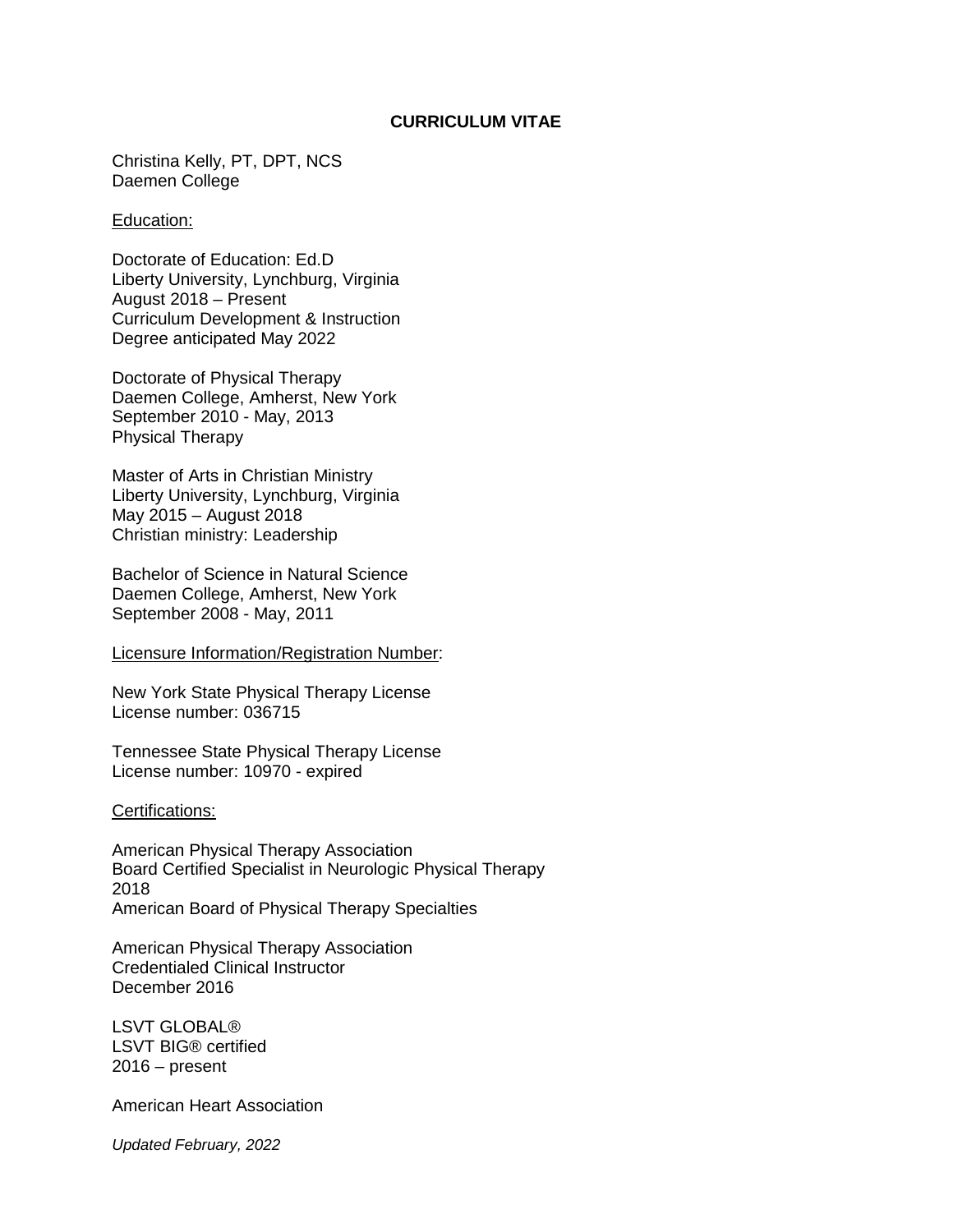Basic Life Support for Health Care Professionals and First Aid Certified Present

Employment and Positions Held:

Clinical Assistant Professor – Part Time Daemen College Physical Therapy Department Amherst, NY 2021 – Present

Assistant Professor Daemen College Physical Therapy Department Amherst, NY 2018 – 2021

Per Diem Physical Therapist Kenmore Mercy Hospital: Medical Rehabilitation Unit Kenmore, NY 2020 – Present

Part Time Physical Therapist Buffalo Home Therapy Buffalo, NY 2020 - Present

**Consultant** UBMD Pediatric and General Neurology Clinic Huntington's Disease Interdisciplinary Clinic Williamsville, NY 2019 - Present

Full time Physical Therapist; Per diem Physical Therapist Beechwood Continuing Care Amherst, New York 2015 – 2016; 2019 - Present

Physical Therapist II Vanderbilt University Medical Center – Pi Beta Phi Rehabilitation Institute Nashville, Tennessee August 2017 – August 2018

Physical Therapist I – Neurologic PT Resident Vanderbilt University Medical Center – Pi Beta Phi Rehabilitation Institute Nashville, Tennessee August 2016 – August 2017

Adjunct professor and guest lecturer Neurologic Physical Therapy Resident Belmont University Nashville, Tennessee  $2016 - 2017$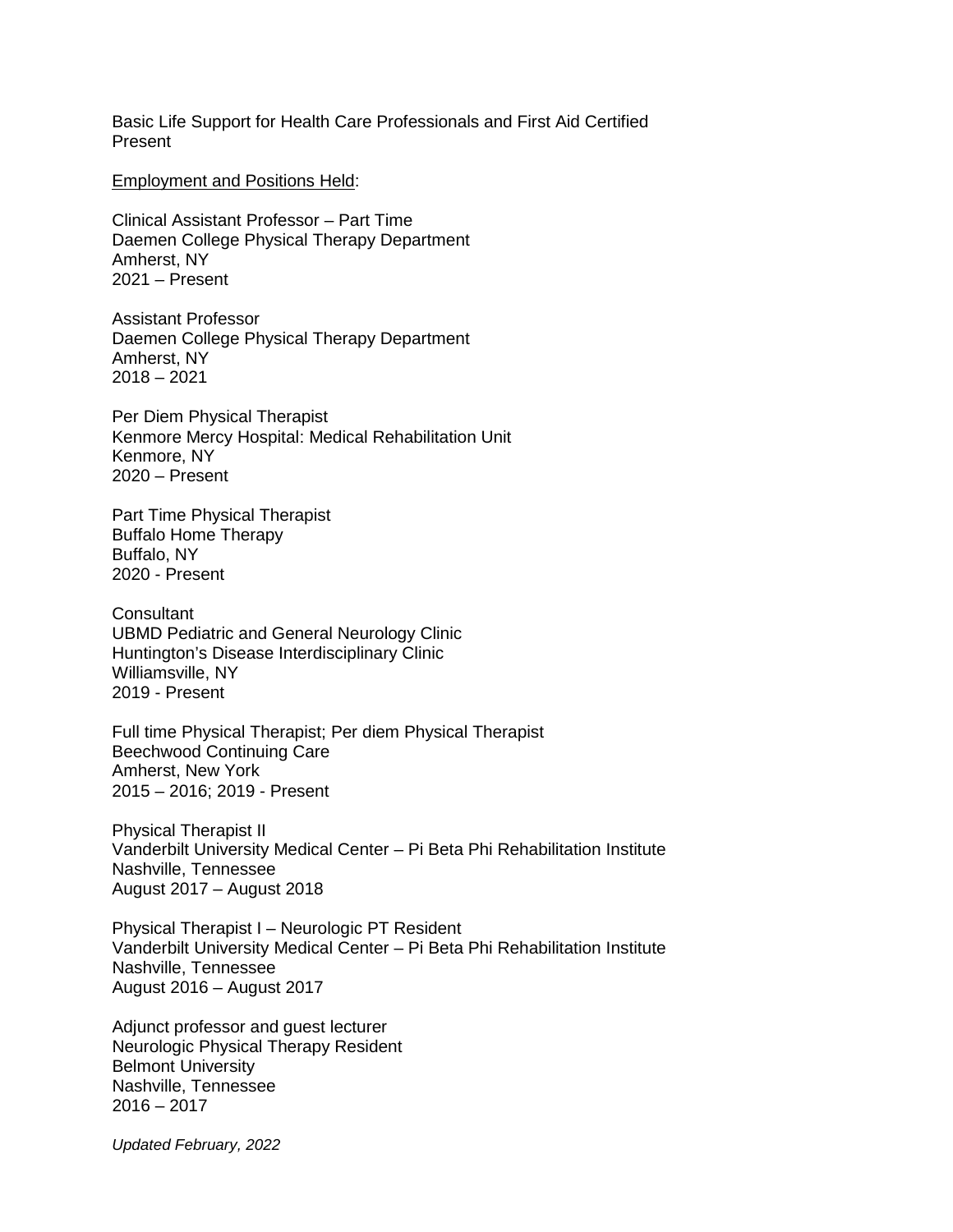Adjunct professor and guest lecturer Daemen College Amherst, New York 2014 - 2016

Full time Physical Therapist Diversified Rehabilitation Services Buffalo, New York  $2013 - 2015$ 

Part-time/Temporary Orthopedic Physical Therapist Sportsfocus Physical Therapy Buffalo, New York 05/2013 – 08/2013

Peer Reviewed Publications:

- **Kelly C**, Meyer J, Hanks V, Barefield C. Neurorehabilitation for an individual with bilateral thalamic stroke and preexisting visual impairment presenting with impaired use of sensory cues: a case report. *Physiother Theory Prac*. doi: 10.1080/09593985.2019.1683920
- Hahn T, **Kelly C**, Murphy E, Whissel P, Brown M, Schenk R. Clinical decision-making in the management of cervical spine derangement: a case study survey using a patient vignette. Clinical Decision Making in the Management of Cervical Spine Derangement: A Case Study Survey. *J Man and Manip*. 2014;22:115-121.

Published Abstracts of Peer Reviewed Presentations:

Peer Reviewed Scientific and Professional Presentations (those not previously cited above under abstracts):

**Kelly, C**. Bogulski, J., Kashino, C. Effect of a Six Week Licensure Preparation Course The American Physical Therapy Association Educational Leadership Conference, Virtual October, 2020

*Nominated for the Physical Therapy Leader and Innovator Award*

**Kelly, C.**, Bogulski, J., Dailey, S., Sivak, B.

The Effect of Whole Body Vibration and Exercise on Balance and Function in a Patient with Charcot Marie Tooth

American Physical Therapy Association Combined Sections Meeting, Denver, CO February, 2020

## **Kelly, C.**

Screening tool development for increasing physical therapy referrals for patients with Huntington's Disease

American Physical Therapy Association Combined Sections Meeting, Washington, D.C. February 2019

## **Kelly, C.**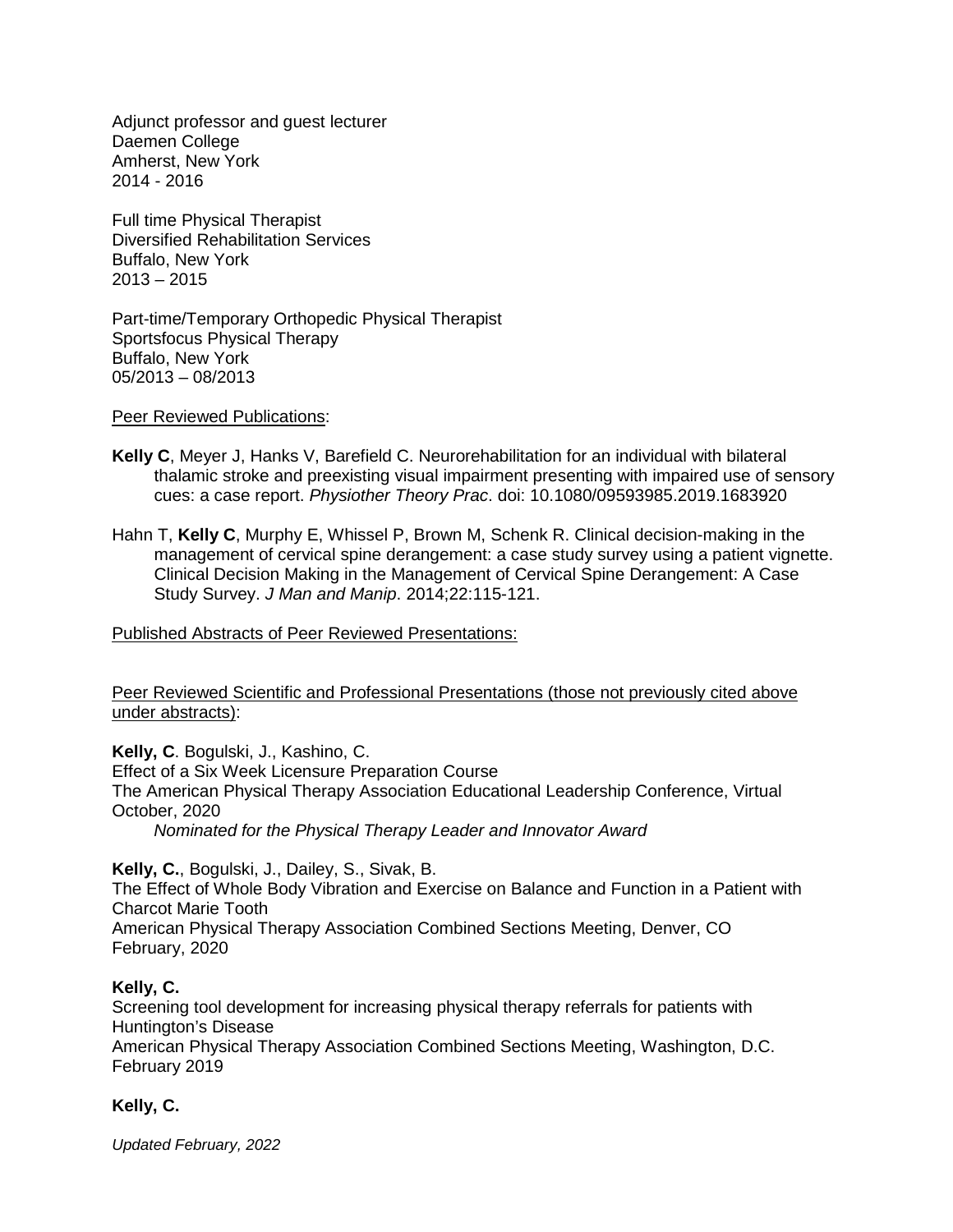Compliance with AFO use in the neurologic population American Physical Therapy Association Combined Sections Meeting, New Orleans, LA February 2018

#### Abstracts (that were not presented):

Non-Peer Reviewed Publications:

Non-Peer Reviewed Presentations:

**Kelly, C.,** McDonough, S., Lauricella, A., O'Connor, M. Exercise for Huntington's Disease. Huntington's Disease Support Group. Buffalo, NY. October, 2020

**Kelly, C.,** Goodman, J., Raetz, E., Schweinfurth, K. Physical Therapy for Individuals with Huntington's Disease Huntington's Disease Support Group Buffalo, NY May, 2019

Boggs, R., **Kelly, C**., Policella, M., Ross, M. Vestibular Rehabilitation Examination and treatment Daemen College Continuing Education Course Buffalo, NY April, 2019

## **Kelly, C**

Physical therapy for Huntington's Disease Huntington's Disease Educational Day, 2018 Amherst, NY December, 2018

## **Kelly, C**

How to Actively Manage Huntington's Disease Huntington's Disease Patient and Family Forum: Vanderbilt University Medical Center, Nashville, TN August, 2018

## **Kelly, C.**

Functional Movement Disorders Pi Beta Phi Rehabilitation Institute, Vanderbilt University Medical Center Inservice Nashville, TN February, 2018

**Kelly, C.,** de Riesthal, M. What can I gain from rehabilitation services? Huntington's Disease Patient and family forum Vanderbilt University Medical Center, Nashville, TN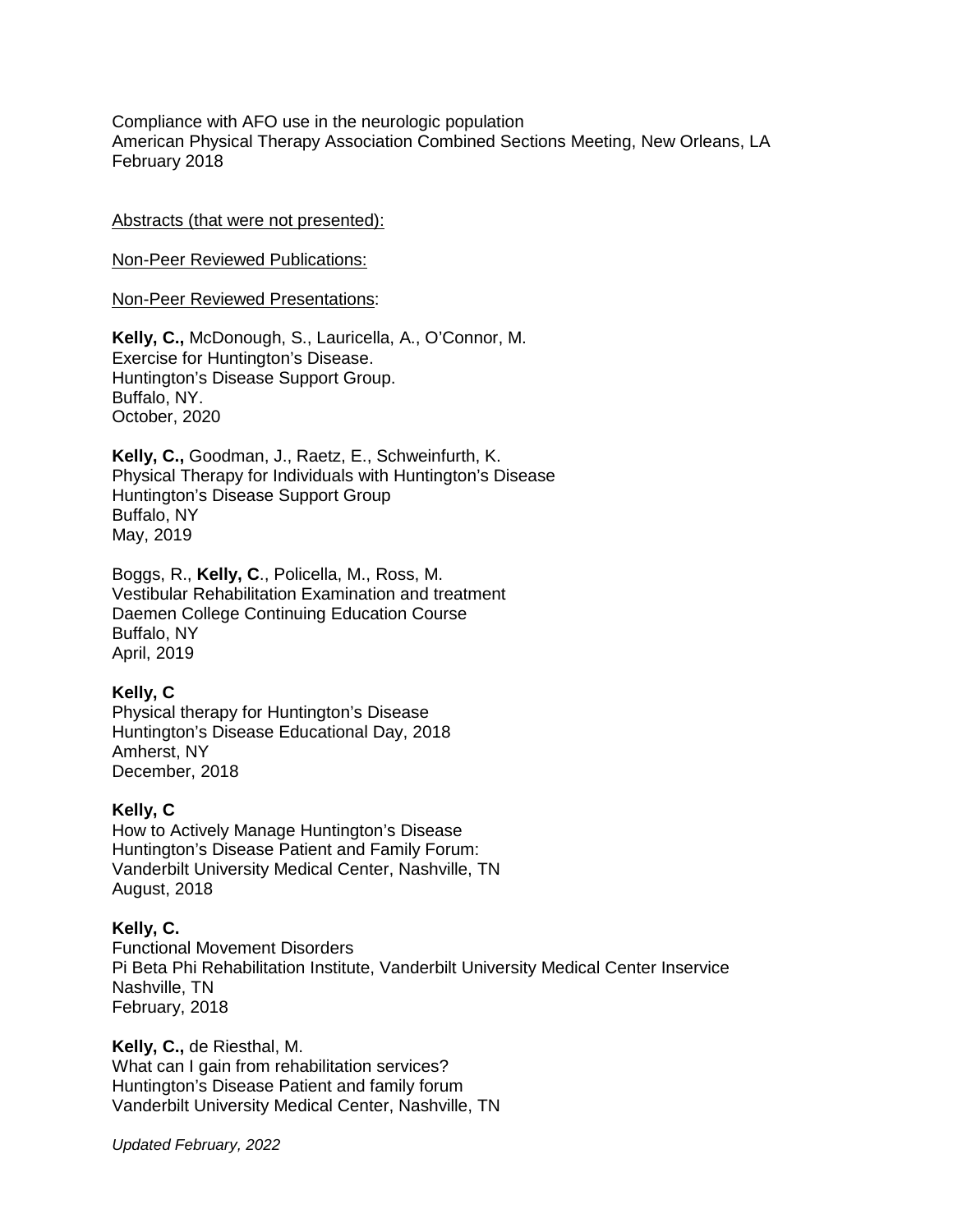September, 2017

## **Kelly, C.**

Neuroplasticity: Application to neurologic populations. Rehab Lecture Series: Vanderbilt University Medical Center Nashville, TN. July, 2017

# **Kelly, C.**

Balance, gait and prevention of falls Franklin Parkinson's Disease Support Group meeting Franklin, TN May, 2017

## **Kelly, C.**

The Importance of Early Physical Therapy and Exercise. National Parkinson's Foundation - Nashville Parkinson's Disease Support Group meeting Nashville, TN March, 2017

## **Kelly, C.**

Neuroplasticity and Constraint Induced Movement Therapy. Neuromuscular Physical Therapy I course, Belmont University DPT Program Nashville, TN. February, 2017

## **Kelly, C.**

Functional Electrical Stimulation vs. AFO Pi Beta Phi Rehabilitation Institute, Vanderbilt University Medical Center Inservice Nashville, TN. November, 2016

## **Kelly, C.**

Clinical Management of an Aging Population Neuromuscular Physical Therapy II Course Daemen College DPT Program, Amherst, N Y February, 2016

**Kelly C.,** Roberts, S., Whissel, P., Siejack, A. (December 2012). Physical Therapist Management of Cervical Spine Derangement Doctoral Thesis at Daemen College's Research Symposium, Amherst, NY December, 2012

Funded/In Review Grant Activity:

Other Scholarly Products: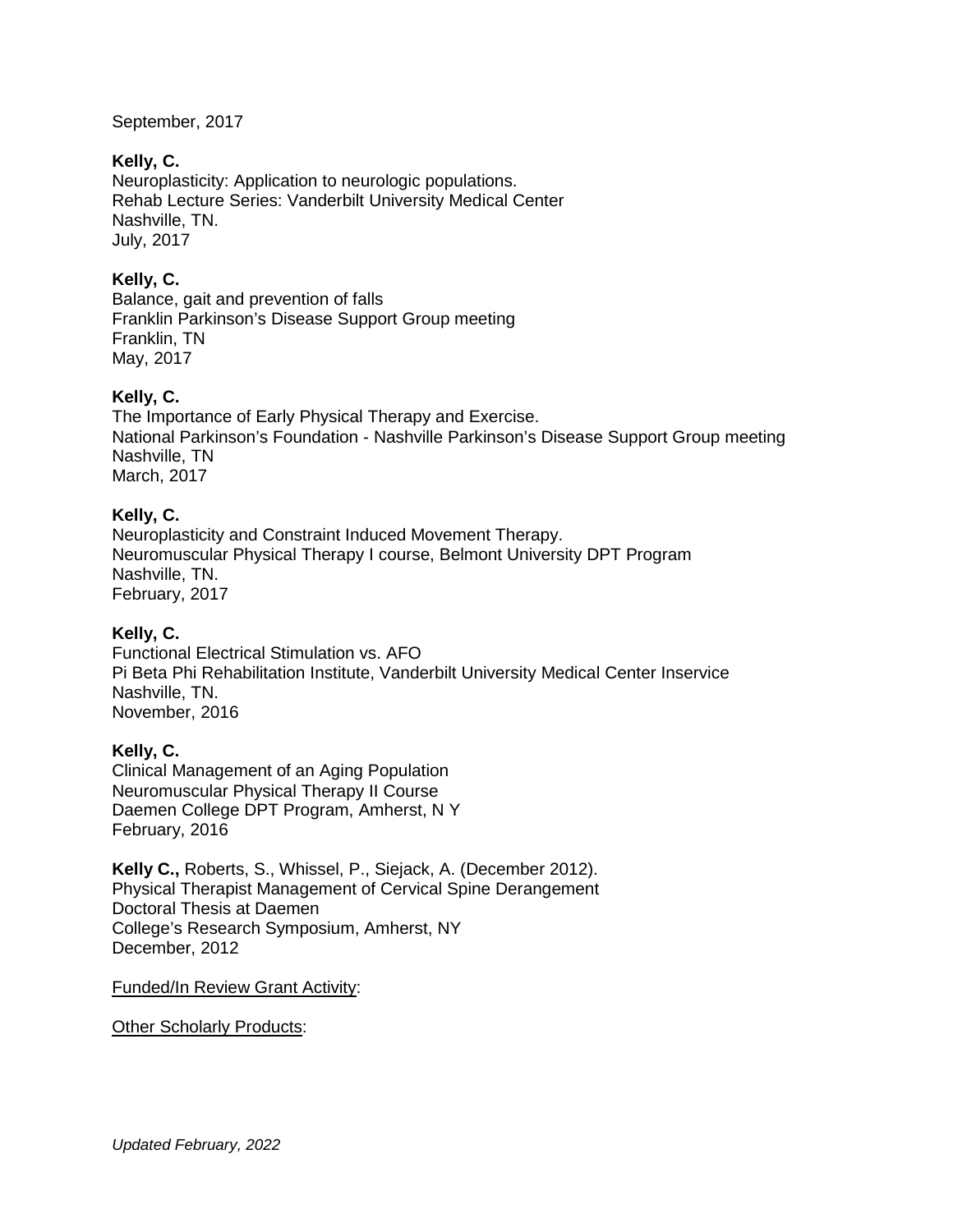#### Research Activity:

Current dissertation: Leadership Development in Physical Therapy Education: A Case Study Anticipated completion: May 2022

Leadership development in physical therapy education Fall 2020 - current

Influence of group exercise dosage on self-efficacy and intrinsic motivation in individuals with Parkinson's disease Spring 2019 – Fall 2020

Continuing Education Workshops Organized:

Membership in Scientific/Professional Organizations:

- American Physical Therapy Association Member 2010 – Present Neurology section member Education section member
- NYPTA Western District Chapter Member  $2010 - 2013$
- Health Volunteers Oversees 2016 – Present
- American Physical Therapy Association Credentialed Clinical Instructor Credentialed December 2016

Consultative and Advisory Positions Held:

Manuscript reviewer Physiotherapy theory and practice (2019 – current) Physical Therapy Reviews (2020)

Patient Advocacy Committee Pi Beta Phi Rehabilitation Institute, Vanderbilt University Medical Center Nashville, TN August 2017 – August 2018

DBS Conference – consulting physical therapist Vanderbilt University Medical Center September – December 2017

## Community Service:

Collaboration in development of Nutrition Seminars for neurorehabilitation clinic Vanderbilt University Medical Center, Pi Beta Phi Rehabilitation Center Nashville, TN May – August 2018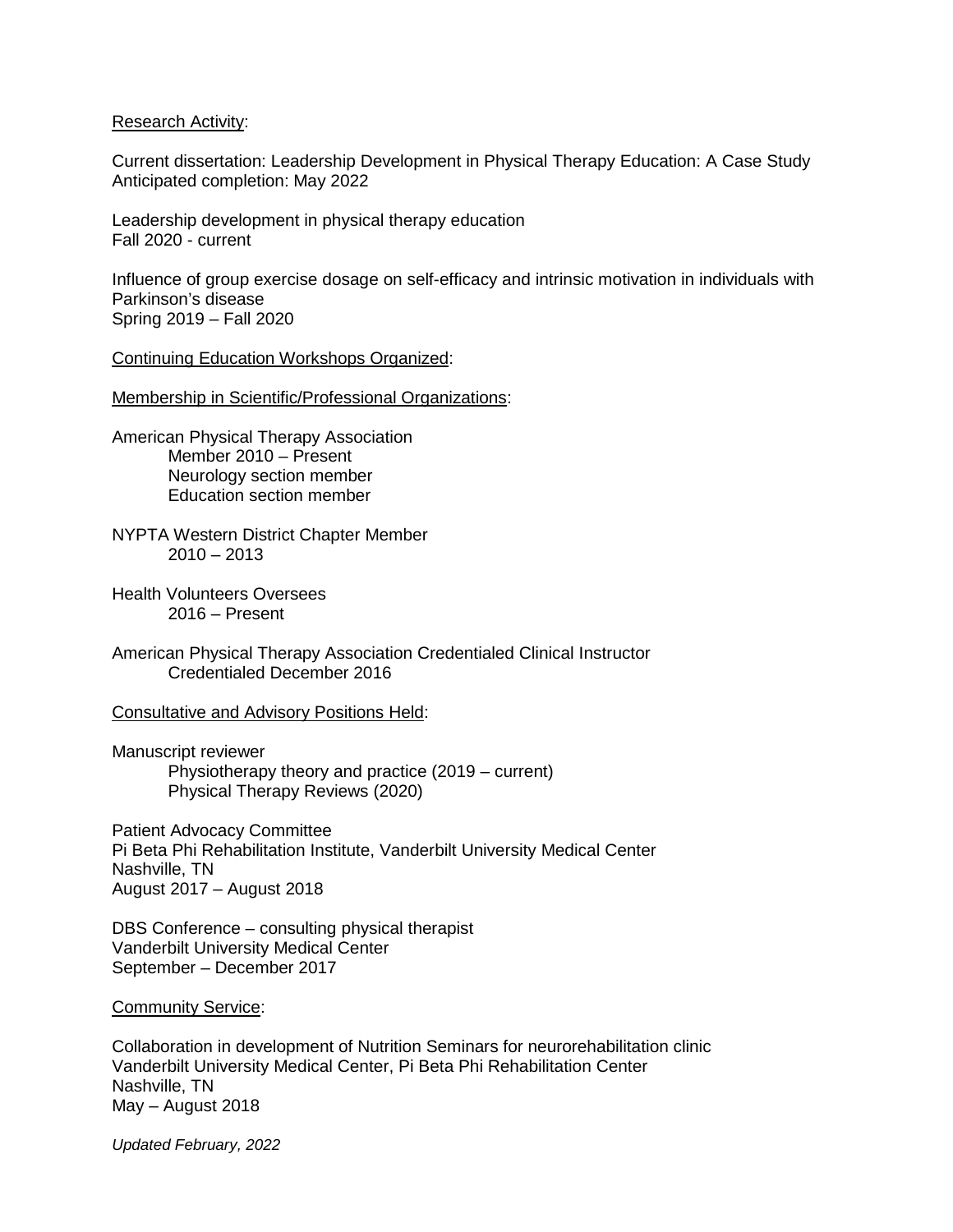Consulting Physical therapist Shade Tree Clinic – Vanderbilt University Medical Center Nashville, TN 09/30/2017

Neurologic Clinical Residency at Vanderbilt Pi Beta Phi Rehabilitation Institute and Belmont **University** August 2016 - 2017 Nashville, Tennessee

Services to the University/College/School on Committees/Councils/Commissions:

Fall 2019 - Present StEP Committee

Departmental:

September 2018 – Present Comprehensive Exam Committee

September 2018 – Present Academic Standards Committee

September 2018 – Present Student Physical Therapy Association – Community Service Chair

Honors and Awards:

Neurological Clinical Residency graduate Vanderbilt University Medical Center and Belmont University August, 2017

Continuing Education Attended:

APTA Combined Sections Meeting, Virtual, February-March, 2021

APTA Educational Leadership Conference, Virtual, October 16-18, 2020

APTA Combined Sections Meeting, Denver, CO, February 13-15, 2020

APTA Combined Sections Meeting, Washington D.C., January 24-26, 2019

LSVT BIG® Recertification Workshop. Online, October 2018

APTA Combined Sections Meeting, New Orleans, LA, February 21-24, 2018

Neurologic Clinical Residency, Vanderbilt Pi Beta Phi Rehabilitation Institute and Belmont University, Nashville, Tennessee, August 2016 - 2017

Huntington's Disease Society of America/APTA Webinar series: Recorded Webinars. July, 2017